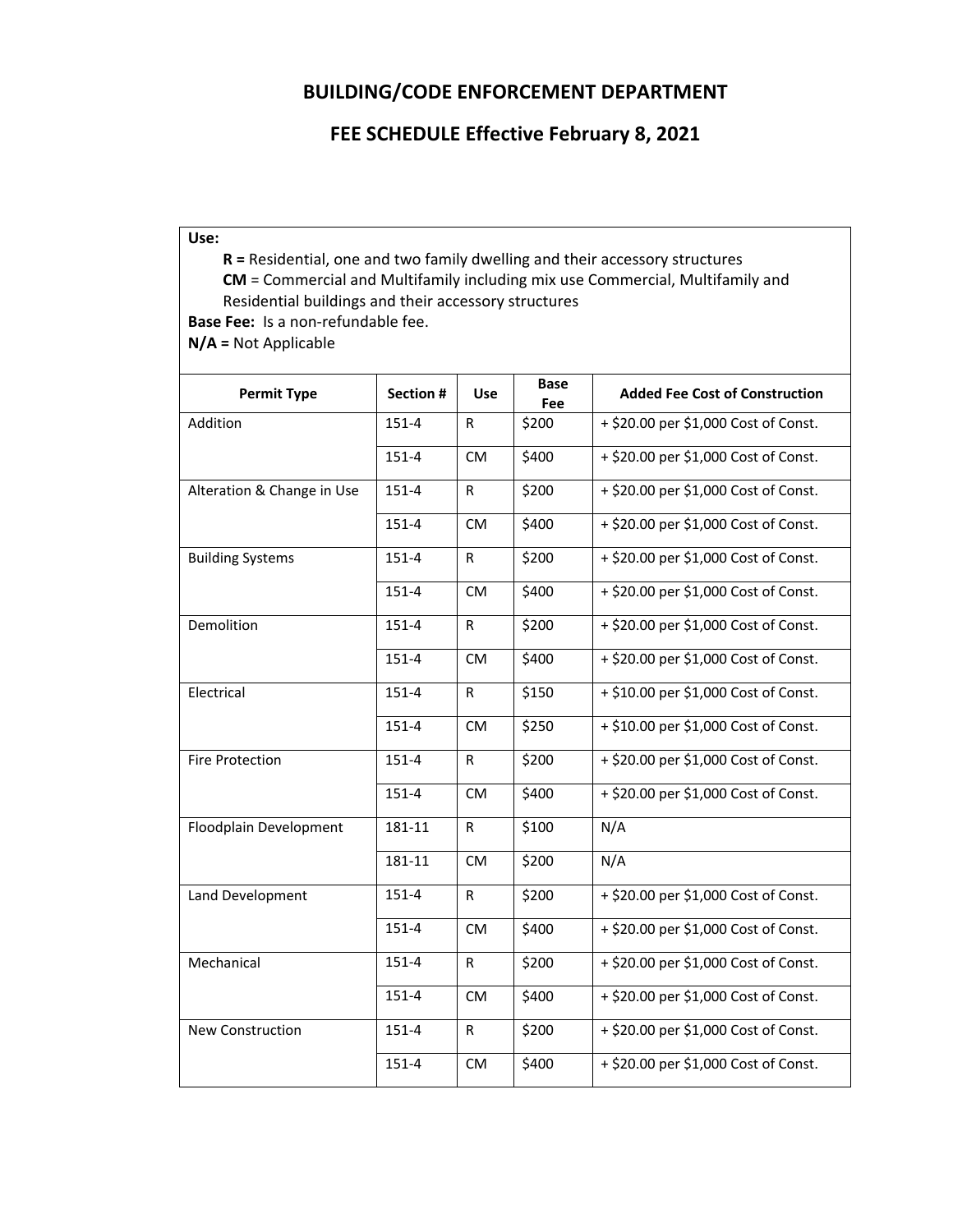| <b>Occupancy Public Sidewalk</b>                 | 283-19    | R/CM           | N/A                                | \$10 per linear foot                                                      |
|--------------------------------------------------|-----------|----------------|------------------------------------|---------------------------------------------------------------------------|
| Plumbing                                         | 151-4     | R              | \$150                              | $+$ \$20.00 per \$1,000 Cost of Const.                                    |
|                                                  | 151-4     | <b>CM</b>      | \$250                              | + \$20.00 per \$1,000 Cost of Const.                                      |
| Pool/Spa                                         | 151-4     | R              | \$200                              | + \$20.00 per \$1,000 Cost of Const.                                      |
|                                                  | 151-4     | <b>CM</b>      | \$400                              | + \$20.00 per \$1,000 Cost of Const.                                      |
| Re-Roof & Re-Covering                            | 151-4     | R              | \$200                              | + \$20.00 per \$1,000 Cost of Const.                                      |
|                                                  | 151-4     | <b>CM</b>      | \$400                              | + \$20.00 per \$1,000 Cost of Const.                                      |
| <b>Shell Permit</b>                              | 151-4     | R              | \$200                              | + \$20.00 per \$1,000 Cost of Const.                                      |
|                                                  | 151-4     | <b>CM</b>      | \$400                              | + \$20.00 per \$1,000 Cost of Const.                                      |
| Sign                                             | 151-4     | R              | \$200                              | N/A                                                                       |
|                                                  | 151-4     | <b>CM</b>      | \$400                              | + \$20.00 per \$1,000 Cost of Const.                                      |
| Solar Panel & Generators                         | 151-4     | R              | \$200                              | + \$20.00 per \$1,000 Cost of Const.                                      |
|                                                  | 151-4     | <b>CM</b>      | \$400                              | + \$20.00 per \$1,000 Cost of Const.                                      |
| <b>Special Building Permit</b>                   | 151-4     | P1             | \$100                              | N/A                                                                       |
|                                                  | 151-4     | P <sub>2</sub> | \$100                              | N/A                                                                       |
| Storage Tank, Bulk<br>Distribution               | 151-4     | C              | \$400                              | + \$20.00 per \$1,000 Cost of Const.                                      |
| <b>Telecommunication Facility</b>                | 151-4     | C              | \$400                              | + \$20.00 per \$1,000 Cost of Const.                                      |
| <b>Tenant Fit-Out</b>                            | 151-4     | R              | \$200                              | + \$20.00 per \$1,000 Cost of Const.                                      |
|                                                  | 151-4     | <b>CM</b>      | \$400                              | + \$20.00 per \$1,000 Cost of Const.                                      |
| Amendment to Permit                              | 151-4     | R              | \$100                              | + \$20.00 per \$1,000 Cost of Const.                                      |
| Amendment to Permit                              | 151-4     | <b>CM</b>      | \$200                              | + \$20.00 per \$1,000 Cost of Const.                                      |
| Annual Permit Renewal                            | $151 - 4$ | R              | <b>Base Fee</b><br>Two<br>renewals | 3 <sup>rd</sup> renewal is original fee                                   |
| Annual Permit Renewal                            | 151-4     | <b>CM</b>      | Base Fee<br>Two<br>renewals        | 3rd renewal is original fee.                                              |
| Temporary Certificate of<br>Occupancy            | $151 - 7$ |                | $-0-$                              | Base Fee of issued permit and valid<br>for maximum of 60 days (Recurring) |
| Re-inspection                                    | 151-4     |                | \$100                              | N/A                                                                       |
| Re-instatement of<br><b>Suspension of Permit</b> | 151-4     |                | -0-                                | Base Fee of Issued Permit                                                 |